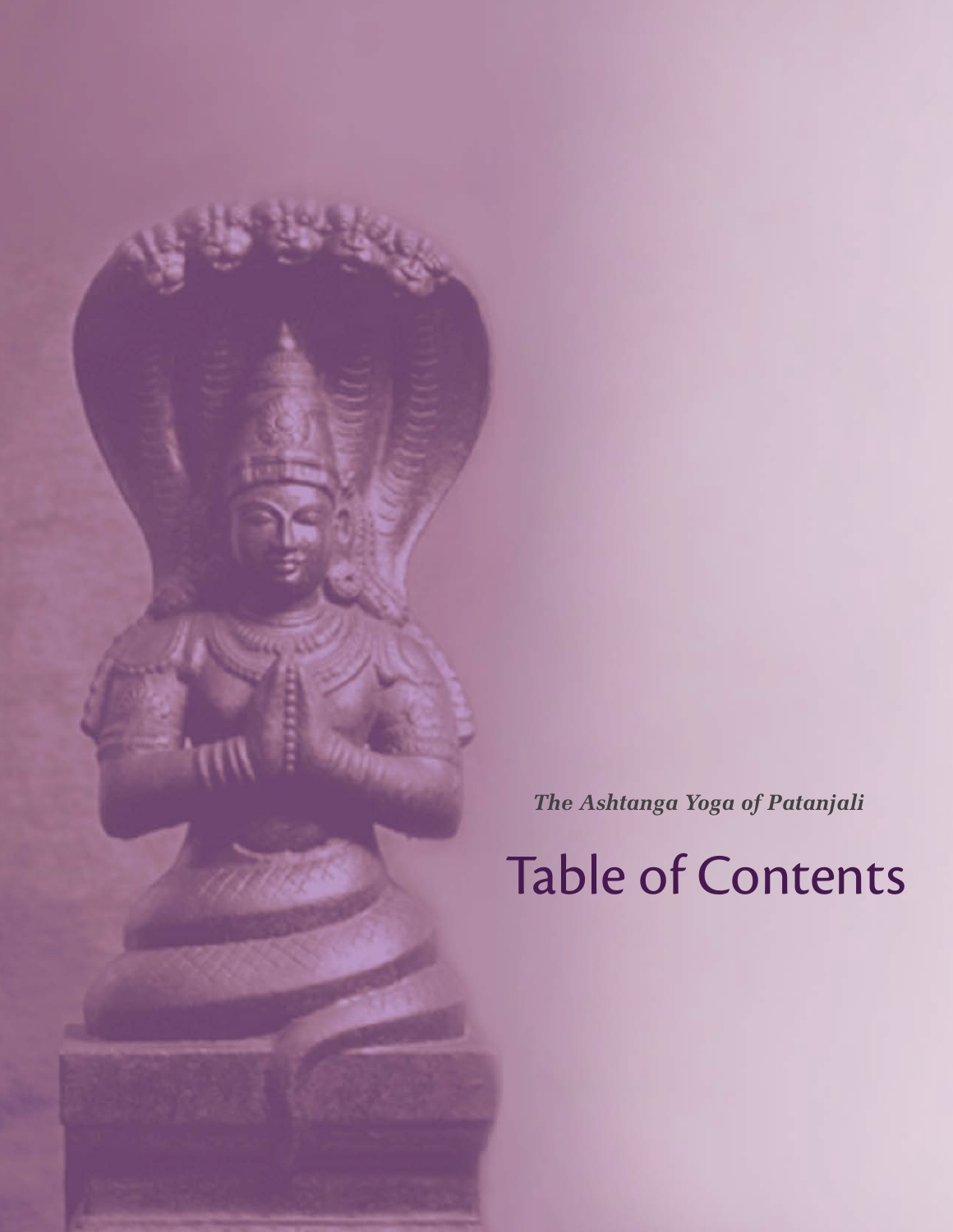# *The Ashtanga Yoga of Patanjali*

### A comprehensive home study course in classical ashtanga yoga

By: Yogacharya

### - Second Edition -

Published by International Yogalayam

http//www.discover-yoga-online.com

All rights reserved Copyright © 2008, International Yogalayam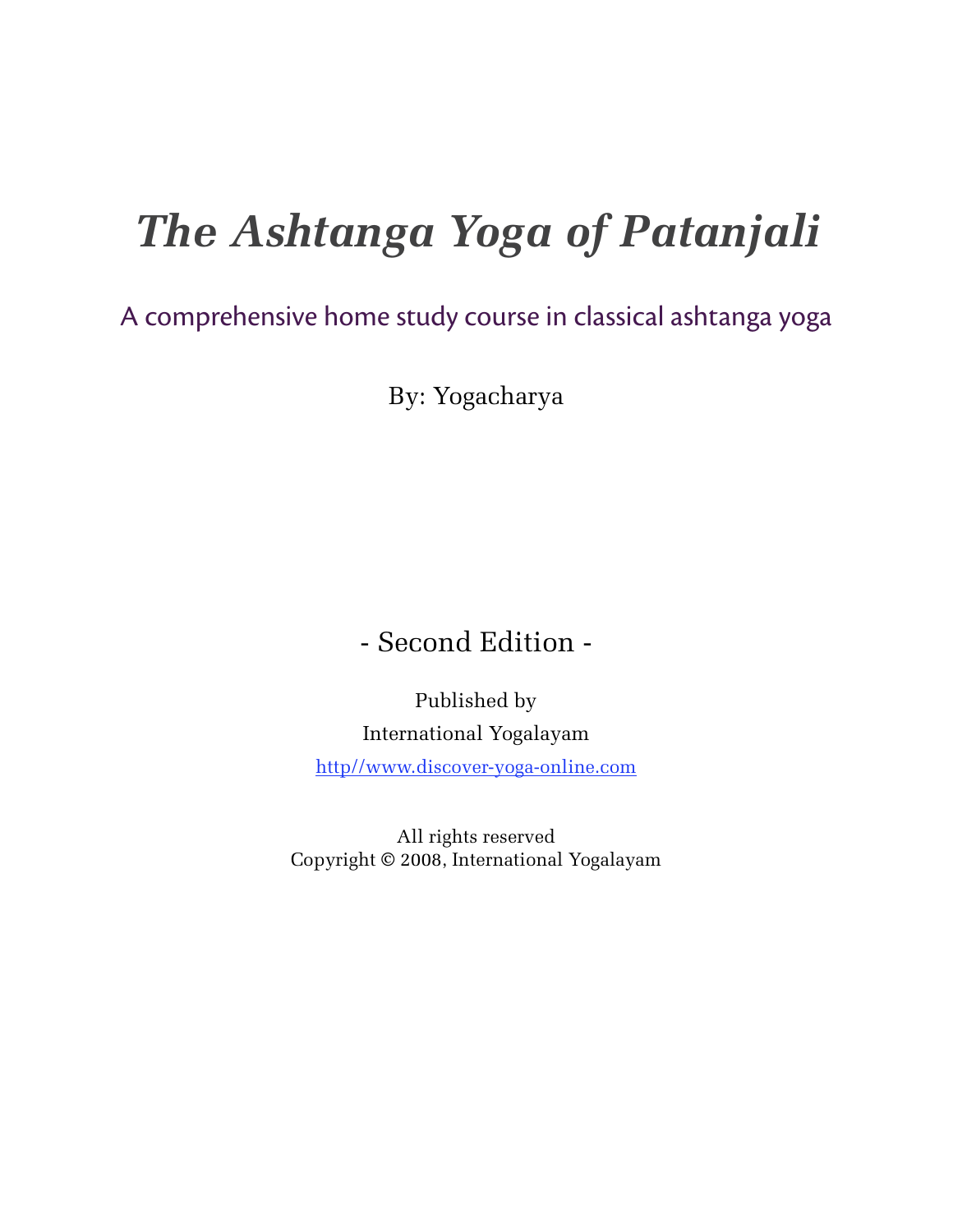### **Table of Contents**

| Introduction $\ldots \ldots \ldots \ldots \ldots \ldots \ldots$ |  |  |  |  |  |  |  |  |  |
|-----------------------------------------------------------------|--|--|--|--|--|--|--|--|--|
|                                                                 |  |  |  |  |  |  |  |  |  |

### **Section1**

#### **Lesson1**

| Yoga: The Science of Life 22                                                                                  |  |
|---------------------------------------------------------------------------------------------------------------|--|
| The Components of a Yoga Practice27                                                                           |  |
| Jattis – the warm up exercises $\ldots$ 27                                                                    |  |
| Shava Asana readily research to contact the state of the state of the state of the Shavane State State of the |  |

#### Lesson 2

| Preliminaries to Yoga Practice 37 |  |
|-----------------------------------|--|
| Safety Precautions 40             |  |
| A Few Practical Guidelines 41     |  |
|                                   |  |
| Simple Pranayama Technique 46     |  |
| Starting the Relaxation 47        |  |
| Yoga Sadhana48                    |  |

#### Lesson 3

| What is Pranayama?. 54                      |  |  |  |
|---------------------------------------------|--|--|--|
| Pranayama in Yoga. 55                       |  |  |  |
| Guidelines for the Practice of Pranayama 58 |  |  |  |
| Vibhagha Pranayama. 60                      |  |  |  |
| Mahat Yoga Pranayama 64                     |  |  |  |
| The Yoga Life: Smoking and Yoga66           |  |  |  |
|                                             |  |  |  |

#### **Lesson 4**

| What is Yoga Sadhana? 73                           |  |
|----------------------------------------------------|--|
|                                                    |  |
| Hasta Prana Mudras. 76                             |  |
| Conditions for the Physical Practices of Yoga 79   |  |
|                                                    |  |
| Achieving Relaxation Through Yoga 82               |  |
| The Deepening of Relaxation 84                     |  |
| Progressive Relaxation (Nishpandha Jnana Kriya) 85 |  |

### **Section2**

#### **Lesson 5**

| Pranayama: Part B. 98                            |  |
|--------------------------------------------------|--|
| The Anatomy of Breathing. 99                     |  |
| Expanding and Regulating the Breath $\ldots$ 101 |  |
| Utthitha Vira Asana 103                          |  |

| Ashtanga Yoga: Patanjali's Eight Limbs of Yoga 105 |  |  |
|----------------------------------------------------|--|--|
| Asana in Ancient Times 110                         |  |  |
|                                                    |  |  |
| The Benefits of Asana. 113                         |  |  |
| The Practice of Asana. 114                         |  |  |
| Transitions: From Seated to Standing 116           |  |  |
| Jattis: Standing 120                               |  |  |
| Transition: From Standing to Seated 123            |  |  |
| The Yoga of Relaxation 124                         |  |  |

#### Lesson 6

| Yoga in the Modern World: Part A. 129 |  |  |  |  |  |
|---------------------------------------|--|--|--|--|--|
|                                       |  |  |  |  |  |
|                                       |  |  |  |  |  |
| Padottana Kriya. 135                  |  |  |  |  |  |
| Yogic Relaxation 138                  |  |  |  |  |  |
| The Four Stages of Relaxation. 139    |  |  |  |  |  |
| Jnana Yoga Kriyas 141                 |  |  |  |  |  |
| Prana Jnana Kriya142                  |  |  |  |  |  |

#### **Lesson 7**

| The History of Yoga. 146                           |  |
|----------------------------------------------------|--|
| The Roots of Yoga 146                              |  |
| The Historical Unfolding of the Yoga Tradition 148 |  |
| Modern Trends in Yoga 152                          |  |
| Sama Sthiti Asana 156                              |  |
| The Branches of the Yoga System 159                |  |
| The Classical Ashtanga Yoga of Patanjali 159       |  |
| Four Traditional Branches of Yoga 162              |  |
| Pada Hasta Asana 169                               |  |
| Padangusha Asana. 170                              |  |

#### Lesson 8

| Yoga in the Modern World: Part B. 174 |  |
|---------------------------------------|--|
| Karma and Yoga Injuries. 175          |  |
| Purification Practices 179            |  |
|                                       |  |
| Beginner Purification Practices 180   |  |
| Yama and Niyama (Introduction) 183    |  |
| Sukha Purvaka Pranayama. 187          |  |

### **Section3**

| Yoga in the Modern World: Part C. 197   |  |  |  |  |  |
|-----------------------------------------|--|--|--|--|--|
| Practising Yoga in the 21st Century 197 |  |  |  |  |  |
| Surya Namaskar 201                      |  |  |  |  |  |
| The History of Sun Adoration. 201       |  |  |  |  |  |
| The Healing Energy of the Sun 202       |  |  |  |  |  |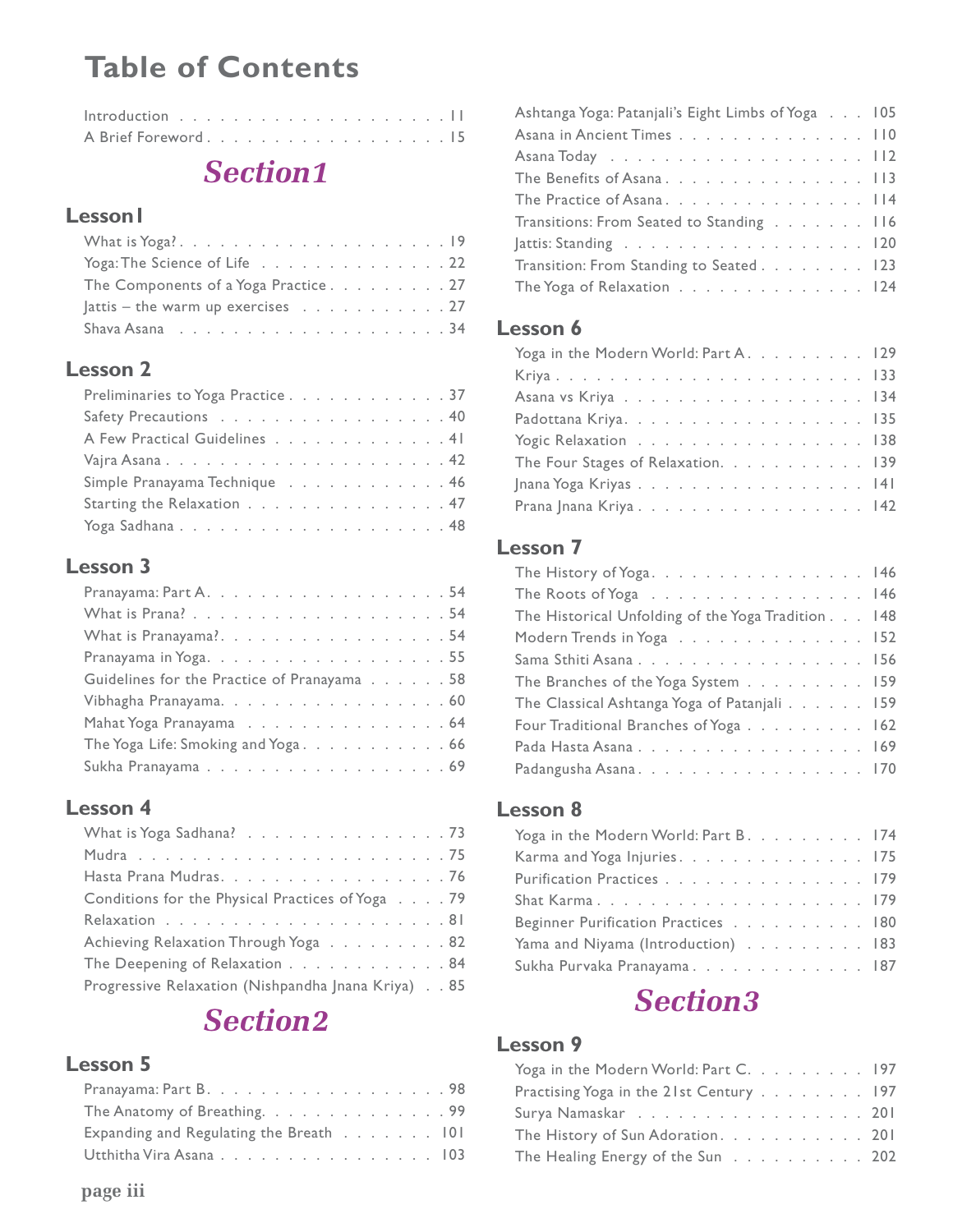| Aruna Surya Namaskar 203                    |  |
|---------------------------------------------|--|
| Health Benefits of Surya Namaskar Kriya 207 |  |
|                                             |  |
|                                             |  |

| Pranayama: Part C 216                        |  |
|----------------------------------------------|--|
| Pranayama in the Classical Texts. 218        |  |
| The Control of Prana 221                     |  |
| Ashvini Mudra 223                            |  |
|                                              |  |
| Sahaja Agnisara Dhauti 226                   |  |
| Awareness: The Cornerstone of Evolution. 228 |  |
|                                              |  |

#### **Lesson II**

| The Yogic Diet 246                                 |  |  |
|----------------------------------------------------|--|--|
| The Vegetarian Diet: A Scientific Perspective. 246 |  |  |
| Veerya Asana (I) and (II). $\ldots$ 251            |  |  |
| Parshva Kona Asana 253                             |  |  |

#### **Lesson 12**

| The Pranava AUM. 260                  |  |  |  |  |  |  |  |  |  |
|---------------------------------------|--|--|--|--|--|--|--|--|--|
| Pranava Pranayama 262                 |  |  |  |  |  |  |  |  |  |
| Mukha Bhastrika 265                   |  |  |  |  |  |  |  |  |  |
| Yoga and Health: Dantamula Dhauti 267 |  |  |  |  |  |  |  |  |  |
| Prasaritottana Asana 270              |  |  |  |  |  |  |  |  |  |

### **Section4**

#### **Lesson 13**

| Satya and Ahimsa 287                |  |  |  |  |  |  |
|-------------------------------------|--|--|--|--|--|--|
| Padottana Asana 291                 |  |  |  |  |  |  |
| The Yoga Life: The Yoga of Food 293 |  |  |  |  |  |  |
|                                     |  |  |  |  |  |  |
| The Yogic Way to Eat 297            |  |  |  |  |  |  |

#### **Lesson 14**

| The Yogic View of Reality 306      |  |  |  |  |  |  |
|------------------------------------|--|--|--|--|--|--|
| The Nature of Reality. 307         |  |  |  |  |  |  |
| The Unity of All Things 308        |  |  |  |  |  |  |
| The Unfolding of the Universe 313  |  |  |  |  |  |  |
| The Journey of the Jiva 314        |  |  |  |  |  |  |
|                                    |  |  |  |  |  |  |
| Sanskrit: A Brief Introduction 320 |  |  |  |  |  |  |
| The Origin of Sanskrit 320         |  |  |  |  |  |  |
|                                    |  |  |  |  |  |  |
|                                    |  |  |  |  |  |  |

#### **Lesson 15**

| Asteya: Non-Theft 329                          |  |
|------------------------------------------------|--|
| Rathacharya Asana 333                          |  |
| Yoga Drishthi: The Yogic View 335              |  |
| Five Modes of Perception in Yoga Drishthi. 337 |  |
| Eka Pada Utthana Kriya 340                     |  |
| Shirsha Utthana Kriya341                       |  |
|                                                |  |

#### Lesson 16

| Yoga Marga: The Yogic Path $\ldots$ 346              |  |
|------------------------------------------------------|--|
|                                                      |  |
| Yoga and Health: Brahma Danda (the Yogic Spine). 353 |  |
|                                                      |  |
| Nadi Jnana Kriya 357                                 |  |

### **Section5**

#### **Lesson 17**

| Brahmacarya: Continence 368 |  |  |  |  |  |  |  |  |
|-----------------------------|--|--|--|--|--|--|--|--|
| The Life Force 372          |  |  |  |  |  |  |  |  |
| Sexual Continence 373       |  |  |  |  |  |  |  |  |
| Eka Janu Vajra Kriya376     |  |  |  |  |  |  |  |  |
| Dwi Janu Vajra Kriya 377    |  |  |  |  |  |  |  |  |
| Pada Vajra Kriya378         |  |  |  |  |  |  |  |  |
| Savitri Pranayama 379       |  |  |  |  |  |  |  |  |

#### Lesson 18

| Pancha Kosha: The 5 Bodies of Man 386 |  |  |  |  |  |  |  |  |
|---------------------------------------|--|--|--|--|--|--|--|--|
|                                       |  |  |  |  |  |  |  |  |
| Combating Nara 389                    |  |  |  |  |  |  |  |  |
| Ekakin Vajra Asana 390                |  |  |  |  |  |  |  |  |
| Gulpha Vajra Asana 390                |  |  |  |  |  |  |  |  |
| Purna Vajra Asana391                  |  |  |  |  |  |  |  |  |
| Pari Purna Vajra Asana. 391           |  |  |  |  |  |  |  |  |

#### **Lesson 19**

| Aparigraha: Non-Possessiveness. 395 |  |  |  |  |  |
|-------------------------------------|--|--|--|--|--|
| Breaking the Chains of Desire. 398  |  |  |  |  |  |
| The Fruits of Aparigraha 399        |  |  |  |  |  |
| Dharmika Asana. 401                 |  |  |  |  |  |
| The Signs of Success in Yoga. 403   |  |  |  |  |  |
| Jnana Surya Kriya 405               |  |  |  |  |  |

| The Yoga Life: Lifestyles and Habits 409 |  |  |  |  |  |
|------------------------------------------|--|--|--|--|--|
| Right Associations 412                   |  |  |  |  |  |
| The Yogic Lifestyle 416                  |  |  |  |  |  |
| Supta Vajra Asana 418                    |  |  |  |  |  |
| Purna Supta Vajra Asana. 419             |  |  |  |  |  |
| Paryanka Asana 420                       |  |  |  |  |  |
| The Yogic Literature 421                 |  |  |  |  |  |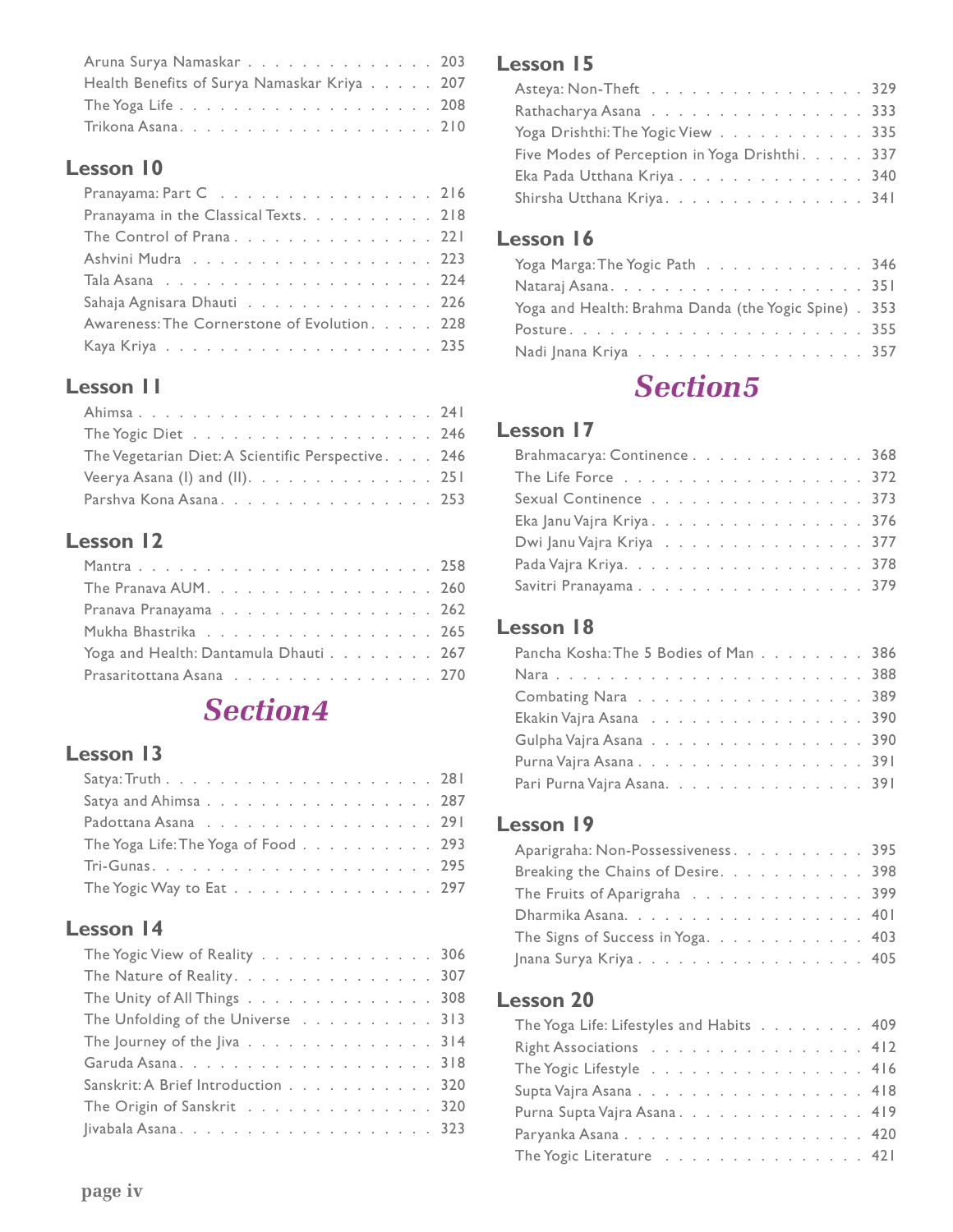| The Upanishads. 424                        |  |  |  |  |
|--------------------------------------------|--|--|--|--|
|                                            |  |  |  |  |
| The Mahabharata 425                        |  |  |  |  |
|                                            |  |  |  |  |
| The Yoga Sutras of Maharishi Patanjali 426 |  |  |  |  |
| The Yoga Vashishta 428                     |  |  |  |  |
| The PURANAS 428                            |  |  |  |  |
| GORAKSASATAKAM. 429                        |  |  |  |  |
| The GHERANDA SAMHITA. 430                  |  |  |  |  |
| The Hatha Yoga Pradipika 431               |  |  |  |  |
|                                            |  |  |  |  |

### **Section6**

#### Lesson 21

| Transcending the Ego 443                  |  |
|-------------------------------------------|--|
| Hathenas: Kriyas to Improve Breathing 444 |  |
| Sapurna Ushthra Asana 446                 |  |
| Ushthra Asana Paravritti 447              |  |
| Purna Ushthra Asana 448                   |  |
| Sapurna Shasha Asana. 449                 |  |
| Pancha Klesha: Obstacles in Yoga 450      |  |
| Forms of Klesha 451                       |  |
| Overcoming the Pancha Klesha 452          |  |
|                                           |  |

#### **Lesson 22**

| What is Karma?. 457                                     |  |
|---------------------------------------------------------|--|
| The Hathenas: $(\text{part } 2)$ 464                    |  |
| Sapurna Matsya Asana I. 465                             |  |
| Sapurna Matsya Asana 2. 466                             |  |
|                                                         |  |
| Purna Shasha Asana. 468                                 |  |
| Yoga and Health: Digestion 469                          |  |
| The Digestive Fire 471                                  |  |
|                                                         |  |
| Guidelines for the Relief of Digestive Disturbances 475 |  |

#### **Lesson 23**

| Internal Cleansing. 482      |  |  |  |  |  |  |  |
|------------------------------|--|--|--|--|--|--|--|
| Purifying the Mind 484       |  |  |  |  |  |  |  |
|                              |  |  |  |  |  |  |  |
| Sapurna Maha Mudra 489       |  |  |  |  |  |  |  |
|                              |  |  |  |  |  |  |  |
|                              |  |  |  |  |  |  |  |
| Pari Purna Shasha Asana. 492 |  |  |  |  |  |  |  |
| Yoga and Health: Milk. 493   |  |  |  |  |  |  |  |

#### **Lesson 24**

page v

| Yoga Psychology: An Introduction 499                                   |  |  |  |  |  |
|------------------------------------------------------------------------|--|--|--|--|--|
| The Hathenas (part 4) $\ldots$ $\ldots$ $\ldots$ $\ldots$ $\ldots$ 503 |  |  |  |  |  |
| Sharabha Kriya 504                                                     |  |  |  |  |  |
|                                                                        |  |  |  |  |  |
| Vyaghrah Kriya 506                                                     |  |  |  |  |  |
| Complete Hathena Group Summary. 507                                    |  |  |  |  |  |
|                                                                        |  |  |  |  |  |
| Sources of Karma. 508                                                  |  |  |  |  |  |
|                                                                        |  |  |  |  |  |
| The Mitigation of Karmic Forces 512                                    |  |  |  |  |  |
|                                                                        |  |  |  |  |  |
|                                                                        |  |  |  |  |  |

### **Section7**

#### **Lesson 25**

| Santosha: Contentment 526           |  |
|-------------------------------------|--|
| Cultivating Santosha 529            |  |
| Perfection in Santosha 530          |  |
|                                     |  |
|                                     |  |
| Depolarization 534                  |  |
| Loma-Viloma537                      |  |
| Loma-Viloma: Polarity Prakriyas 538 |  |
| Loma Viloma: Group A 540            |  |
| Eka Pada Utthana Asana. 541         |  |
| Shirsha Utthana Asana 542           |  |
| Ardha Shalabha Asana. 543           |  |
| Unmukha Shirsha Utthana Asana 544   |  |
| Dridha Eka Pada Utthana Asana 545   |  |
| Dridha Shirsha Utthana Asana. 546   |  |
|                                     |  |

#### **Lesson 26**

| Yoga Psychology (part 2): Dharma. 551            |  |
|--------------------------------------------------|--|
|                                                  |  |
| Sanathana Dharma 551                             |  |
|                                                  |  |
| Loma Viloma: Group B 555                         |  |
|                                                  |  |
| Ardha Dhanur Asana 557                           |  |
| Dridha Eka Pada Utthana Asana Paravritti (I) 558 |  |
| Srimad Bhagavad Gita: The Song Celestial 559     |  |
| Some Major Yogic Lessons From The Gita: 563      |  |
|                                                  |  |
|                                                  |  |

| The Practice of Tapas 574          |  |  |  |  |
|------------------------------------|--|--|--|--|
| Choosing a Tapas 574               |  |  |  |  |
| Loma Viloma: Group C579            |  |  |  |  |
| Dwi Pada Utthana Asana 580         |  |  |  |  |
| Utthana Asana with Danda Asana 581 |  |  |  |  |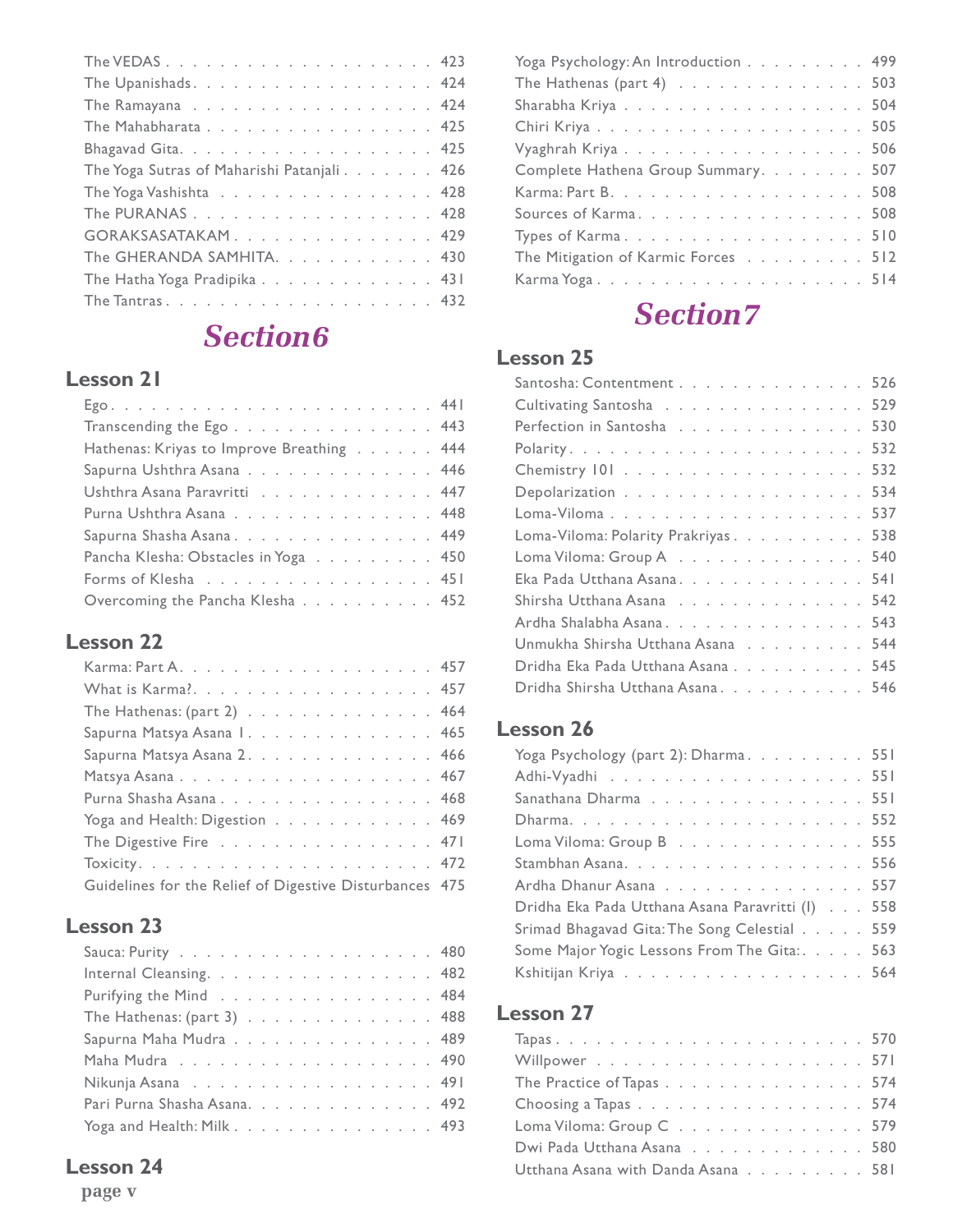| Dridha Eka Pada Utthana Asana Paravritti (II) 584 |  |  |
|---------------------------------------------------|--|--|
| Yoga and Health: Water 585                        |  |  |
| OM Japa Kriya 588                                 |  |  |

| Yoga Psychology (part 3): Prakrithi, Vikrithi, Samskrithi |  |  |
|-----------------------------------------------------------|--|--|
|                                                           |  |  |
| Loma Viloma: Group D597                                   |  |  |
| Sapurna Vajroli Mudra. 598                                |  |  |
|                                                           |  |  |
| Vashishta Tapasya 600                                     |  |  |
| Summary - (The Full Loma-Viloma Set) 601                  |  |  |
| Yoga and Health: Glandular Organs 602                     |  |  |
| Loma-Viloma Kriya: The Basic Polarity Breath 606          |  |  |

### **Section8**

#### **Lesson 29**

| Svadhyaya: Study of the Self 616            |
|---------------------------------------------|
| Who/What Am 1? 618                          |
| The Role of the Guru. 619                   |
| Hip Looseners (Set A) 623                   |
| Eka Janu Eka Pada Utthana Kriya 624         |
| Eka Pada Utthana Kriya 625                  |
| Eka Pada Utthana Kriya Paravritti (I) 626   |
| Eka Pada Utthana Kriya Paravritti (II) 627  |
| Eka Pada Utthana Kriya Paravritti (III) 628 |
| Eka Pada Utthana Kriya Paravritti (IV). 629 |
| Eka Pada Utthana Kriya (V) 630              |
| Shirsha Utthana Kriya. 631                  |
| Yoga Psychology: Samskara and Vasana. 632   |
| The Yogic View of the Mind 632              |
| 633                                         |
|                                             |
| Swarodaya Vigjnan: The Nasal Cycle 635      |
| Surya Nadi Pranayama 637                    |
| Chandra Nadi Pranayama 637                  |

#### **Lesson 30**

| Introduction to Ayurveda 642         |  |
|--------------------------------------|--|
| What is Ayurveda? 642                |  |
| The Ayurvedic Approach to Health 644 |  |
| The Nature of Disease 645            |  |
| The Roll of the Healer 646           |  |
| Hip Looseners (Set B) 647            |  |
| Eka Pada Utthana Asana. 648          |  |
| Shirsha Utthana Asana 649            |  |
| Stambhan Asana. 650                  |  |
| Eka Janu Pavana Mukta Kriya 651      |  |
| Prana Hasta Mudras. 653              |  |
|                                      |  |

| Nasarga Mudra 654 |  |  |  |  |  |  |  |  |  |
|-------------------|--|--|--|--|--|--|--|--|--|
|                   |  |  |  |  |  |  |  |  |  |
|                   |  |  |  |  |  |  |  |  |  |
|                   |  |  |  |  |  |  |  |  |  |

#### **Lesson 31**

| Isvara-Pranidhana: Devotion to the Divine. 663 |  |  |  |
|------------------------------------------------|--|--|--|
| Hip Looseners (Set C) 667                      |  |  |  |
| Dwi Janu Dwi Pada Utthana Kriya. 668           |  |  |  |
| Dwi Pada Utthana Kriya. 669                    |  |  |  |
| Dwi Pada Utthana Asana Paravritti (I) 670      |  |  |  |
| Dwi Pada Utthana Asana Paravritti (II). 671    |  |  |  |
| Dwi Pada Utthana Asana Paravritti (III) 672    |  |  |  |
| Dwi Pada Utthana Asana Paravritti (IV) 673     |  |  |  |
|                                                |  |  |  |
| The Kriya Yoga of Patanjali 675                |  |  |  |

#### **Lesson 32**

| Ayurvedic Science: Fundamental Elements 681 |  |
|---------------------------------------------|--|
| Pancha Maha Bhutas - the Five Elements 681  |  |
| The Ten Main Attributes. 684                |  |
| The Gunas: Sattva, Raja, Tamas. 685         |  |
| Hip Looseners (Set D) 687                   |  |
| Dwi Pada Utthana Asana 688                  |  |
|                                             |  |
| Sapurna Vajroli Mudra (II) 690              |  |
| Dwi Janu Pavana Mukta Kriya 691             |  |
| Yoga and Health: Junk Food 692              |  |
|                                             |  |
|                                             |  |
| Healthy Habits 696                          |  |

# **Section9**

#### **Lesson 33**

| The Indriyas: The Sensory Organs. 706    |  |
|------------------------------------------|--|
| Sensory Perception 706                   |  |
| Pancha Jnanendriyas. 707                 |  |
| Pancha Karmendriyas 707                  |  |
| The Prison of Sense Enjoyments. 708      |  |
| Sitting Postures. 710                    |  |
|                                          |  |
| Pratyahara: Withdrawal of the Senses 712 |  |
| Controlling the Senses 713               |  |
| The Practice of Pratyahara 717           |  |
| Pratyahara Methods. 720                  |  |
|                                          |  |
| Shabda Pratyahara 723                    |  |
|                                          |  |

| Ayurvedic Science: The Biological Humors. 727 |  |  |  |  |
|-----------------------------------------------|--|--|--|--|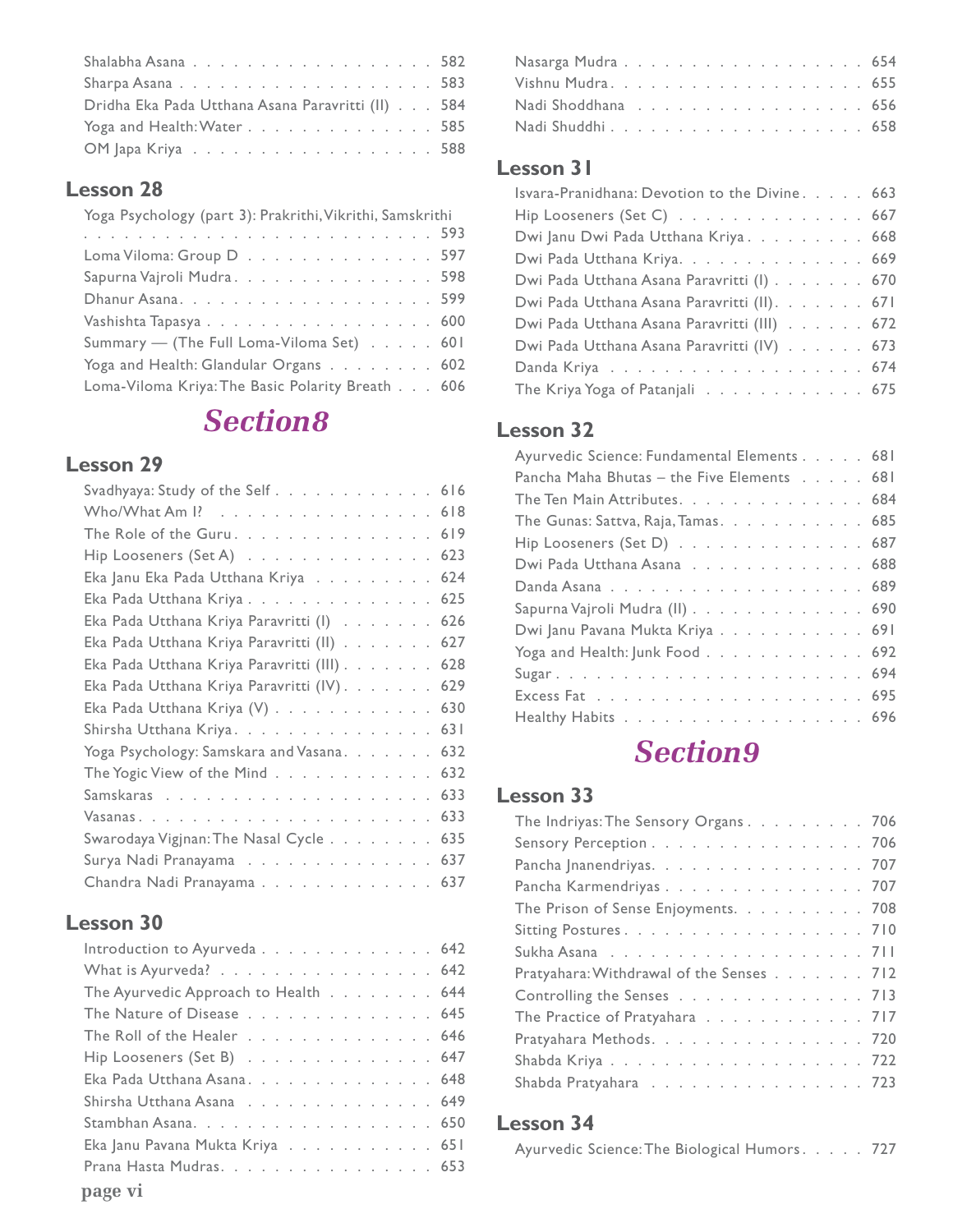| Your Constitution: Vata? Pitta? Kapha?. 728         |  |
|-----------------------------------------------------|--|
| Vata, Pitta, Kapha: Summary of Characteristics. 729 |  |
| Qualities (Attributes). 731                         |  |
| Baddha Kona Asana / Kriya 732                       |  |
| Sama Pada Asana 733                                 |  |
|                                                     |  |
| Yoga and Health: Diabetes. 735                      |  |
| Yoga Therapy for Diabetes 738                       |  |

| The Evolution of Man. 744                      |  |
|------------------------------------------------|--|
| EVOLUTIONARY QUIRKS: Yama-Niyama and the Brain |  |
|                                                |  |
| Pascimottana Asana755                          |  |
| Pratipa Hala Asana 758                         |  |

#### **Lesson 36**

| Characteristics of the Doshas. 765<br>Ayurvedic Constitution Questionnaire 771<br>Yoga and Health: Glands. 777<br>Antara Drishthi Kriya. 782 | Ayurvedic Science: Discovering Your Constitution . 763 |  |
|----------------------------------------------------------------------------------------------------------------------------------------------|--------------------------------------------------------|--|
|                                                                                                                                              |                                                        |  |
|                                                                                                                                              |                                                        |  |
|                                                                                                                                              |                                                        |  |
|                                                                                                                                              |                                                        |  |
|                                                                                                                                              |                                                        |  |
|                                                                                                                                              |                                                        |  |
|                                                                                                                                              |                                                        |  |
|                                                                                                                                              |                                                        |  |

### Section 10

#### **Lesson 37**

| Introduction to Samyama Yoga. 793    |
|--------------------------------------|
| Ardha Padma Asana. 797               |
| Manduka Asana with Manduka Mudra 798 |
| Shashanga Veera Asana 799            |
| Shashanga Veera Asana (I) 799        |
| Shashanga Veera Asana (II). 800      |
| Dharana: Concentration. 801          |
| The Stages of Concentration 802      |
|                                      |
|                                      |
| Nasarga Drishthi 805                 |
| Bhrumadhya Drishthi 806              |

#### **Lesson 38**

| Ayurvedic Science: Aggravated States 812      |  |
|-----------------------------------------------|--|
| Disturbances in the Doshas 812                |  |
| What Aggravates (imbalances) Each Dosha? 813  |  |
| What Helps to Balance (Calm) Each Dosha?. 814 |  |
|                                               |  |
| The Doshas and the Gunas 816                  |  |
| Dhanur Asana. 817                             |  |
| page vii                                      |  |

| Loma-Viloma Pranayama 825 |  |  |  |  |  |  |  |
|---------------------------|--|--|--|--|--|--|--|
| Sambhavi Mudra 826        |  |  |  |  |  |  |  |

#### **Lesson 39**

| Dhyana: Meditation 832         |  |
|--------------------------------|--|
| Obstacles to Meditation 833    |  |
| Brahma Mahurta Meditation. 835 |  |
|                                |  |
|                                |  |
| Yoga Mudra Asana. 839          |  |
|                                |  |
| A Superficial Life 842         |  |

#### **Lesson 40**

| The Ayurvedic Diet: Food for Health 849             |  |
|-----------------------------------------------------|--|
|                                                     |  |
| Rasa, Virya, Vipaka: The Three Effects of Taste 850 |  |
| The Six Tastes 851                                  |  |
| The Taste Effects on the Doshas: 853                |  |
|                                                     |  |
| Weight, Liquidity and Agni. 855                     |  |
| A few General Food Guidelines: 856                  |  |
| Eating with the Seasons 857                         |  |
| The Practical Ayurvedic Diet 858                    |  |
|                                                     |  |
| Purna Viloma Asana 862                              |  |
| Yoga and Health: Kidneys 863                        |  |
| Pavana Mukta Asana. 865                             |  |
| The Yoga Life: A Happy Heart 868                    |  |
| Aloma-Viloma Pranayama 870                          |  |

## Section11

#### **Lesson 41**

| Yoga in the Scriptures. 880    |  |  |  |  |  |  |  |
|--------------------------------|--|--|--|--|--|--|--|
| Sitting Posture Variations 886 |  |  |  |  |  |  |  |
| Samkatha Asana. 886            |  |  |  |  |  |  |  |
| Vrishabha Asana 887            |  |  |  |  |  |  |  |
| Gomukha Asana. 888             |  |  |  |  |  |  |  |
| The Yoga Life: Dignity 890     |  |  |  |  |  |  |  |

#### **Lesson 42**

| The Power of Thought: Part A. 898     |  |  |  |  |  |
|---------------------------------------|--|--|--|--|--|
| The Nature of Thought 898             |  |  |  |  |  |
| Ardha Matsyendra Asana 904            |  |  |  |  |  |
| Yoga and Health: Kapha Disorders. 907 |  |  |  |  |  |
| Relief of Kapha Disorders. 907        |  |  |  |  |  |
| Some General Food Guidelines: 908     |  |  |  |  |  |
| Sahita Pranayama 909                  |  |  |  |  |  |
|                                       |  |  |  |  |  |